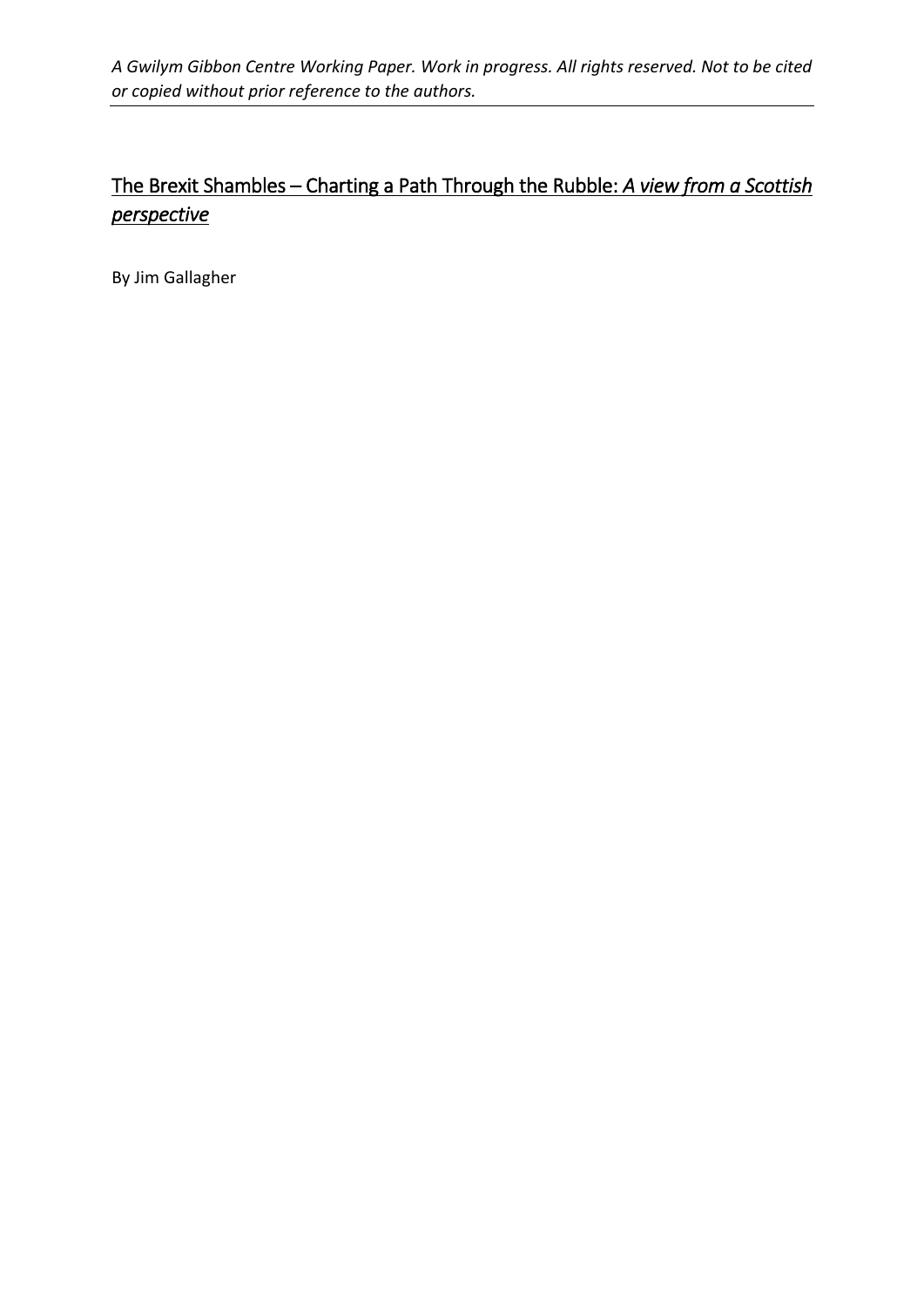# The Brexit Shambles – Charting a Path Through the Rubble: *A view from a Scottish perspective*

A few weeks after the shock of the Brexit vote, the time for stunned silence or hysterical overreaction is past. Governments – in London, Edinburgh and elsewhere – need to find a way through the mess which an ill-considered referendum and a notably mendacious campaign have created. In so doing they must pursue the national interest, not partisan advantage. This paper offers advice to both the UK and Scottish governments, and focuses particularly on the challenge the vote has produced to the territorial integrity of the United Kingdom.

#### *What the vote means, and what it doesn't mean*

The Leave vote is more protest than proposition, like the campaign which promoted it. The vote cannot be ignored, but it must also be understood. Support for leaving the EU was strongest among economically disadvantaged communities and poorer people. There is a striking resemblance to the Scottish independence referendum. There, long-standing nationalist support, ideologically committed to leaving the UK, was supplemented by the votes of those who thought the present economic and constitutional setup did not serve their interests and had left them behind; they thought change could make things no worse for them and were told it would make them better. Similarly, in the European referendum those with a long-standing ideological opposition to Europe were bolstered by a group of voters whose alienation from the political process and dissatisfaction with their economic situation made them receptive to a message that with one bound they would be free. Voters who think things can't get worse are not persuaded by warnings of risk. The relative proportions of voters in each case is the subject of reasonable argument, but in both a substantial share of the vote for change was a negative, dissatisfaction with the status quo - and that's what delivered the narrow Brexit majority, not endorsement of a particular plan for the UK's international status.

Not least because, as we all now know, there was no plan. The Leave camp had no specific proposition to put before the electorate. Voters did not know whether they were opting to become Norway, Canada or Australia with respect to the EU. Indeed (in echoes of the Scottish campaign) they were promised mutually inconsistent things: like retaining free trade but abandoning free movement of people. It is no accident that the two most prominent front men of the Leave campaign have walked away since the vote.

Governments must nevertheless be guided by the result. If you hold a referendum, you must expect many voters to answer the question at the front of their minds, not the one on the ballot paper. (Voters are like students who answer the question they would like to have been asked, rather than the one on the exam paper. But it's the question-setters who have failed this exam.) But still, understanding the vote has implications for how governments should proceed. First, it means Mrs May is required to adopt neither the premises or the promises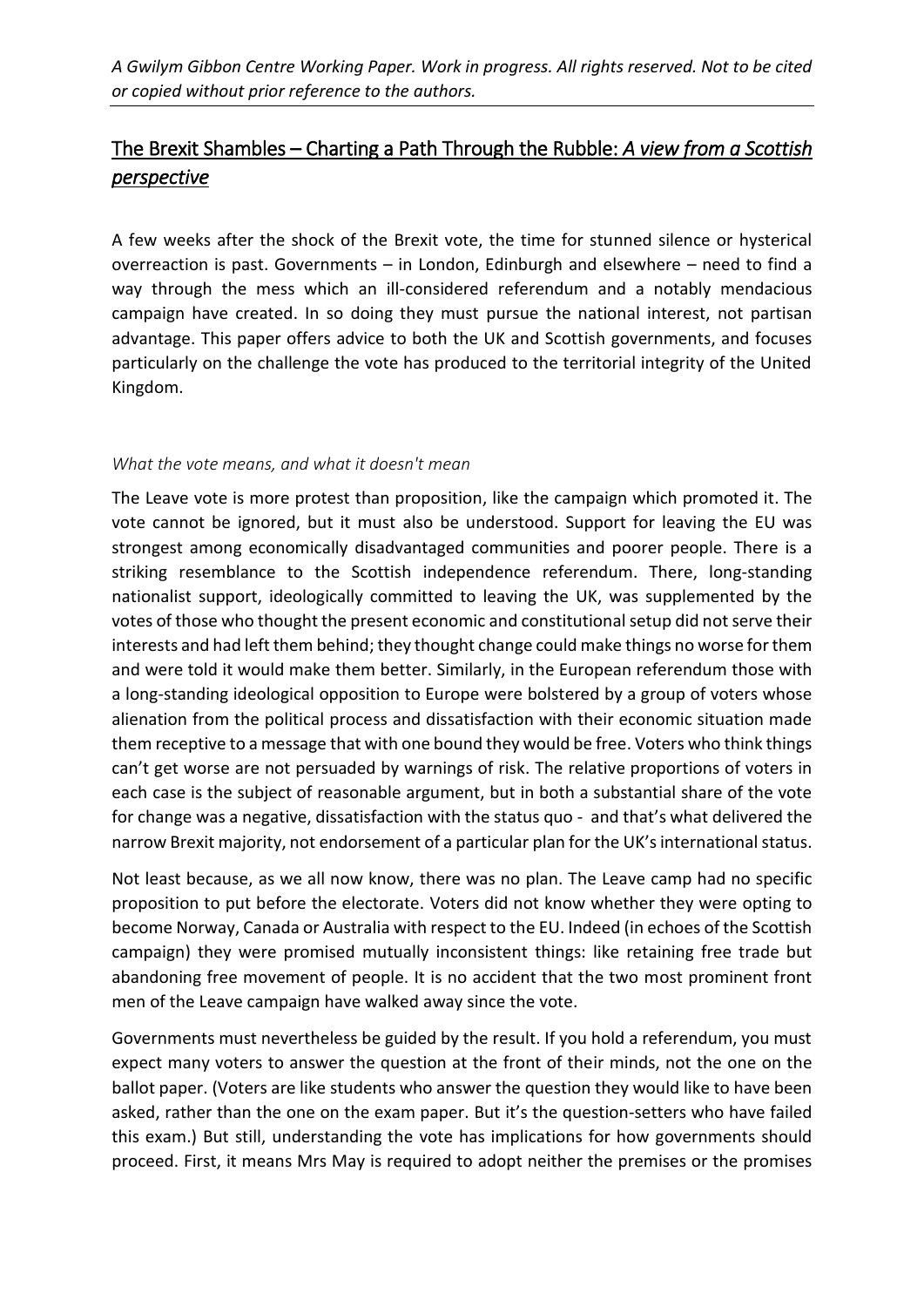of the Leave campaign. She is under no obligation to adopt the beliefs of the Leave campaign – about, say, the economic effects of change, or how other European governments will react to the vote. Nor is she under any obligation to deliver the different promises of the various Leave actors about how leaving the EU should be pursued, what the future UK-EU relationship should be, notably in relation to freedom of movement, or the effects on public spending. The Leave vote was not the endorsement of a manifesto.

The UK government is mandated to pursue Brexit, but does not have to wear Mr. Farage's spectacles or keep Mr. Johnson's promises. Rather it has lost none of its obligations to view the world rationally and pursue the national interest. The same applies to the Scottish government, as discussed further below.

## *What the UK government should do*

By announcing his resignation as Prime Minister, David Cameron has at least prevented immediate triggering of the formal legal process for the United Kingdom to leave the EU, the so-called Article 50 notification. Just as well. The process of Article 50, with a two year drop dead date, is designed to make it difficult for departing countries to secure their interest as against those of continuing member states. Mrs May should not be bounced either. Instead before triggering Article 50 – though it will infuriate other EU states – the UK should formulate its position and ascertain whether that position is achievable in negotiation.

In formulating its position, the government must have regard to two key aspects of the UK national interest. First and manifestly, the economic effect, notably on trade with what is Britain's largest market. The second, which has received insufficient attention at UK level as yet, is the implications of the *terms* of exit, as well as the fact of exit, for the territorial integrity of the United Kingdom. The two are closely connected, and must be considered together. By getting both wrong, the government could turn the UK into a group of impoverished, isolated statelets on the fringe of Western Europe.

#### *The argument for the EEA*

We begin with trade. Economists since David Ricardo and Adam Smith have been clear about the economic benefits of free trade. Leaving aside, perhaps, the position of developing countries entering a globalised market, it is clear that free trade brings economic benefits all who participate in it. That is why governments worldwide continually seek to negotiate free trade agreements, though concerns about the effects on individual sectors, domestic pressure groups and so on, make such negotiations extremely slow and problematic. After many decades, the European Union has achieved a functioning single market, with free trade in goods, and at least some free trade in relation to services. This is more than just the absence of tariffs, though they matter; it the absence of non-tariff barriers which can be critical.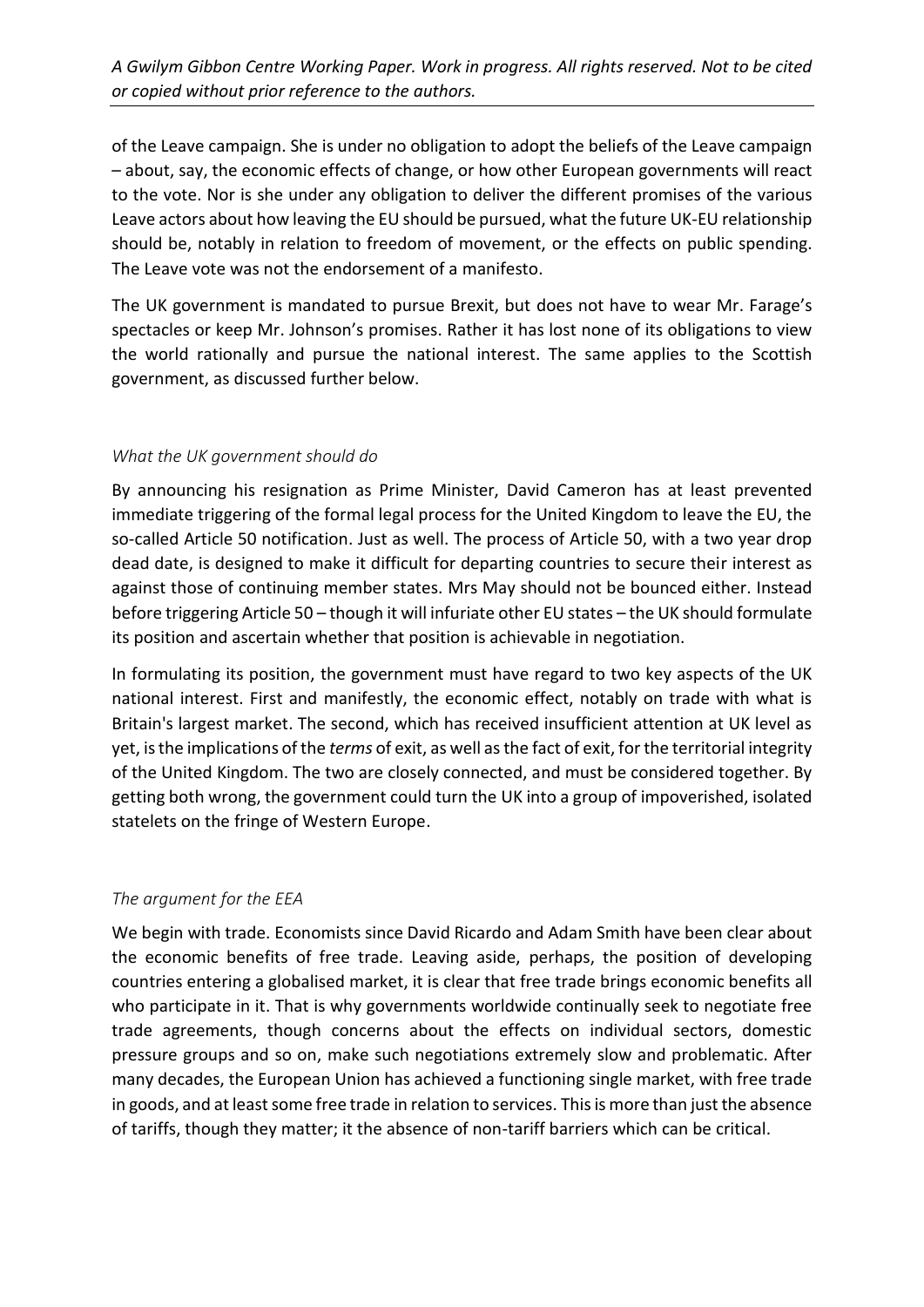*A Gwilym Gibbon Centre Working Paper. Work in progress. All rights reserved. Not to be cited or copied without prior reference to the authors.*

The economic benefits the single market brings to the UK, and the risks from losing it, were clearly set out in thorough and highly respectable economic analysis by HM Treasury during the referendum campaign. The overwhelming majority of economists agreed with them. Even if the way in which the work was used in the campaign was unwise, the underlying analysis remains valid. No responsible UK government – however mandated by a referendum vote – can disregard it.

The only practicable way of retaining the present level of free trade with the countries of the European Union is by joining the European Economic Area, like Norway or Iceland. It is a fantasy to imagine that the UK could negotiate its own, bespoke, free trade agreement with the EU in any reasonable timeframe; it would be the grossest of irresponsibility to assert that in any but the very longest of terms – during which, as Keynes reminded us, we are all dead – leaving the EU single market would be economically beneficial to the UK. Achieving Norwegian status, therefore, has to be the only sensible negotiating objective of the UK government. So their first responsibility is to assess whether this can be achieved in negotiation. It may not be achievable but, if it is, it is highly likely that it would be only on the terms in which Norway already enjoys: free movement of labour, alongside the movement of goods, services and capital. That is the nature of the EU single market and the European Economic Area today. Leave campaigners claimed that single market access could be secured without accepting freedom of movement but that does not make it true. Mrs May perhaps now says that she will not accept that in negotiation: but that does not oblige the government to reject free trade when becomes clear that freedom of movement is an ineluctable concomitant. You don't get all your opening bids in a negotiation.

#### *The EEA and the territorial integrity of the UK*

This is closely connected to the territorial implications of change. It matters most of all for Northern Ireland, and the government must consider this point most carefully. If EEA freedom of movement remains, it is possible to retain the Common Travel Area between Britain and Ireland, and so avoid having a hard border between the Republic of Ireland and Northern Ireland, or a hard border between Northern Ireland and the rest of the UK. Failure to secure both free trade and freedom of movement has significant economic risks for Northern Ireland and the Republic. It also puts the border back into Irish politics in the way in which it has not been present since 1972, with unpredictable consequences. Pursuing this option also has implications for the position of Scotland. In one sense, it makes the possibility of an independent Scotland inside the EU with rest of the UK outside more plausible: Hadrian's Wall, the original hard border between England and Scotland, would not have to be reconstructed along the Cheviots. It is far from certain that an independent Scotland in the EU is an achievable aim (whether desirable or not) and the EEA option secures for Scotland many of the advantages of EUmembership. It might also open up further, more imaginative, options which are discussed below.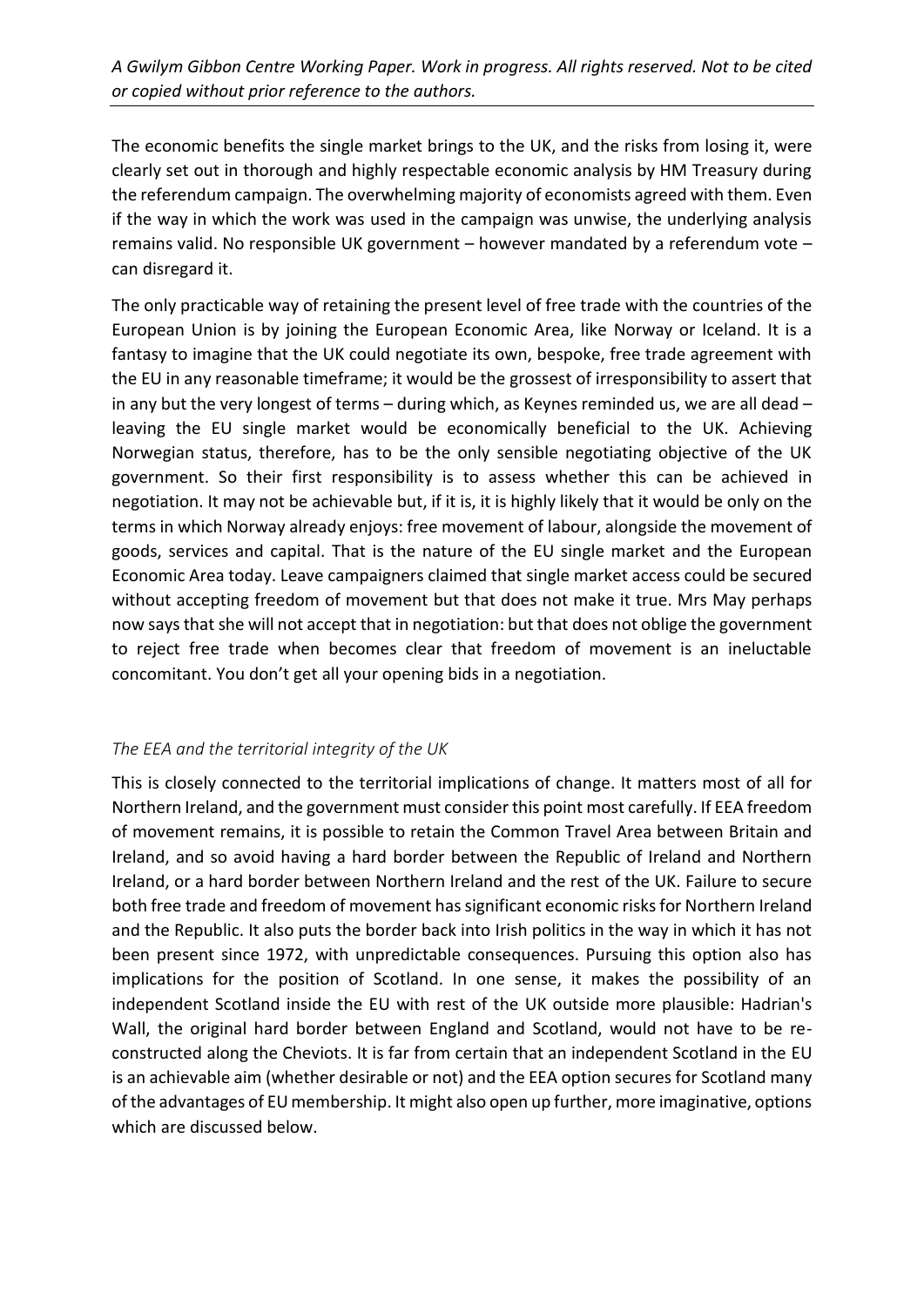There might be those in England who would claim arguing for EEA membership to secure the position of Northern Ireland, and to offer a degree of optionality to Scotland, is the tail wagging the dog. But the economic arguments point in exactly the same direction. Others will point out that this result, which meets the referendum mandate, greatly reduces Britain's power in Europe while retaining many of its obligations, but a responsible government will be making the best of a bad job. Whether the government then ask the people again if they are quite sure about leaving now they know what it really means is a question beyond the scope of this paper.

#### *What the Scottish government should do*

The formal position of Scotland is quite clear. It is part of the United Kingdom, a decision confirmed by the Scottish people 18 months ago. The UK is the EU member state, and if it ceases to belong to the EU, so does Scotland. That is the central expectation, but the politics are more complex. The SNP administration wavered on the issue, but now say that another independence referendum is highly likely. Holyrood has no legal power to hold such a referendum without UK sanction, but could seek a political denouement by trying to do so. It may be that all that is holding them back is that there is no certainty of winning. Opinion polling suggests Scottish sentiment has shifted a bit in the last couple of weeks, but hardly decisively, and obviously not on a sustained basis. Indeed independence is some respects a harder sell in 2016 than 2014: Scotland's fiscal position is notably weaker, and its EU status even less certain now than then. In any event a responsible Scottish government would be seeking to draw lessons from the EU referendum campaign and analysing as objectively as possible where Scotland's national interest lay, in a radically changed environment.

#### *More the same than different*

One immediate reaction – that the vote suggests Scotland and England are radically different places – can immediately be put to rest. If a significant proportion of the anti-European majority is an expression of dissatisfaction with the economic and political state of the country, then there is little difference between Scotland and England. Nearly half of Scots voted to reject the UK, and just over half the English population felt the same way about the EU. It would be a mistake to draw too much from the wording of the exam paper, when in both countries many voters answered a different question. And it should not be forgotten that 40% of Scots agree with the majority in England, many of them in the poorest and most disadvantaged communities – and many of them SNP voters. So when prominent actors and politicians reach the conclusion that England and Scotland are different, they are ignoring the evidence that they are in many respects just the same. Both are hurting, and looking for someone to blame for it.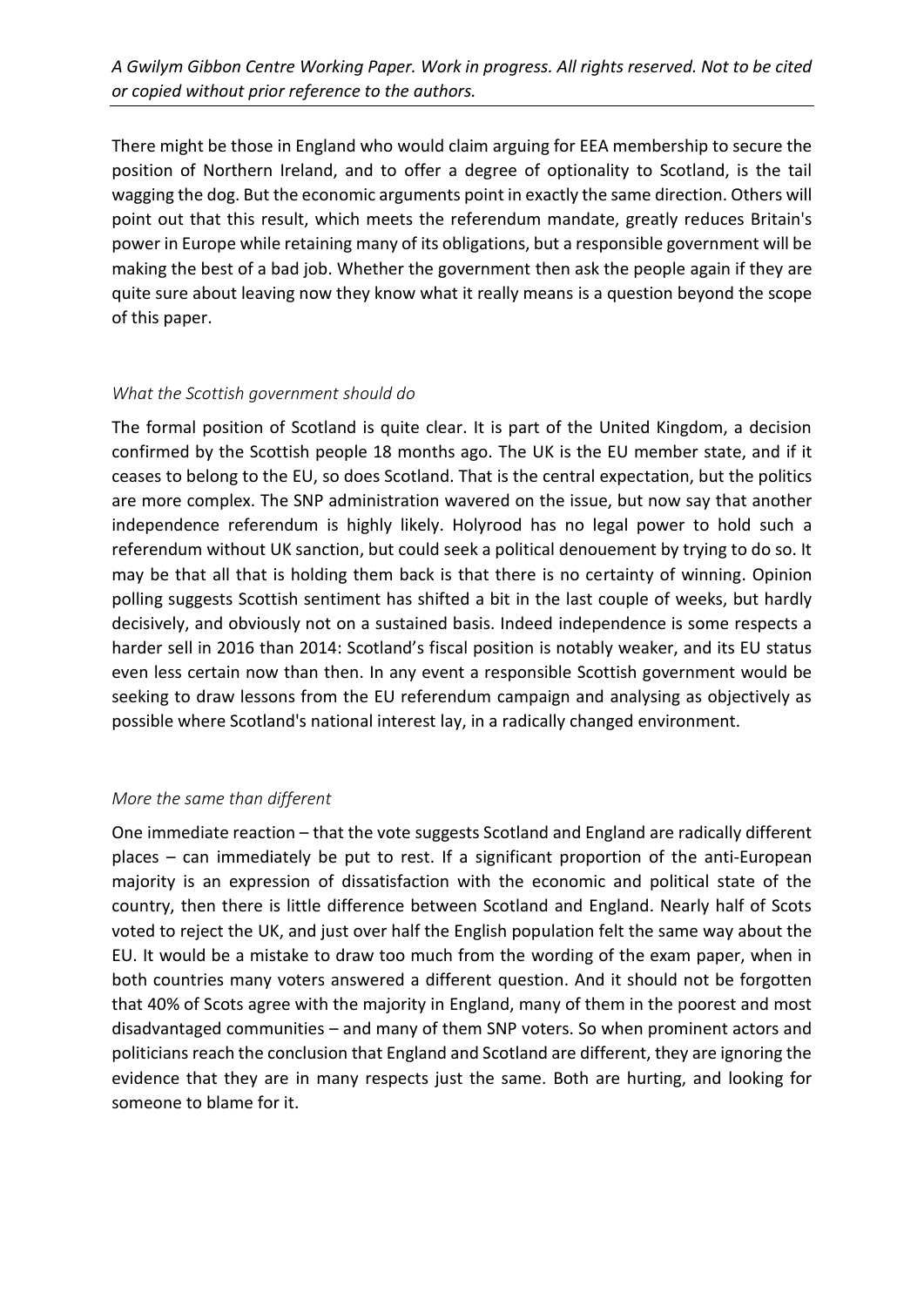# *Scotland's interests*

Today Scotland belongs to two unions, and gets advantages from both. Any Scottish government must try to retain as many of the advantages of both as possible. That is where the interests of Scotland lie, whatever the ideological position of the SNP administration might be (and it is to Nicola Sturgeon's credit that she has not just defaulted to her ideological stance). The challenge for the Scottish government is identifying, in the uncertain position of the UK, how best to safeguard the Scottish interest. They have to consider some very concrete questions: freedom of movement for Scots across borders, most notably with England, but also with the EU; Scotland's trade, today overwhelmingly with England, but significant with the EU; Scotland's fiscal position, currently supported by very large transfers from the rest of the UK; Scotland's currency; Scotland's defence; and softer issues such as its cultural and social ties. Given the vote, it's not easy to see how all of these can be sustained as they are today, but the obligation is to try.

Trade and freedom of movement go together, and UK membership of the EEA is overwhelmingly in Scotland's interest, whether independent or still in the UK. It is the only way to guarantee continued trade with *both* the UK (or rUK) *and* the European Union. Moreover, it is the only way to be sure that people in Scotland will be able to continue to live and work *both* in the British Isles *and* mainland Europe as they can today; and it safeguards the position of EU citizens here and UK citizens elsewhere in the EU. **The Scottish government's single most important priority therefore should be to press the UK as hard as possible to take the Norway option or something very close to it.** If it cannot be achieved, and Scotland faces the choice of a hard border at a European airport (if in the UK) or a hard border at a new Hadrian's Wall (if in the EU). **A new Hadrian's Wall along the Cheviots is just about the worst outcome** for Scottish trade, and for the 400,000 Scots who live in England, and the 200,000 English people living in Scotland.

Scotland's fiscal position was extensively explored during the referendum campaign, and has changed significantly for the worse since then, as North Sea oil revenues are now essentially zero, and unlikely to be significant in future. There are some unpalatable facts here, which cannot be ignored. Scotland's fiscal deficit is huge, proportionately twice the UK's already large deficit, and even if the UK were to manage to get into surplus – now unlikely in the next few years – Scotland would not. Public spending on the services run by the Scottish Parliament is roughly 25% per head higher than in England. This is financed by fiscal transfers of around £7bn per annum from the rest of the UK. During the independence referendum, Yes campaigners tried to obfuscate these realities, but oil revenues were never going to fill the gap, and they certainly won't now. Mr. John Swinney – who must understand the fiscal reality – negotiated hard and successfully to ensure that the rUK fiscal transfers to Scotland did not decline when Holyrood got new tax powers. Breaking the UK union would mean Scotland swallowing reductions in public services, benefits and pensions of at least 10% more than the austerity already imposed by the UK government. **So the Scottish government's second priority should be to safeguard Scotland's public services, pension and benefit payments, and that means securing a continuing fiscal union with the UK.**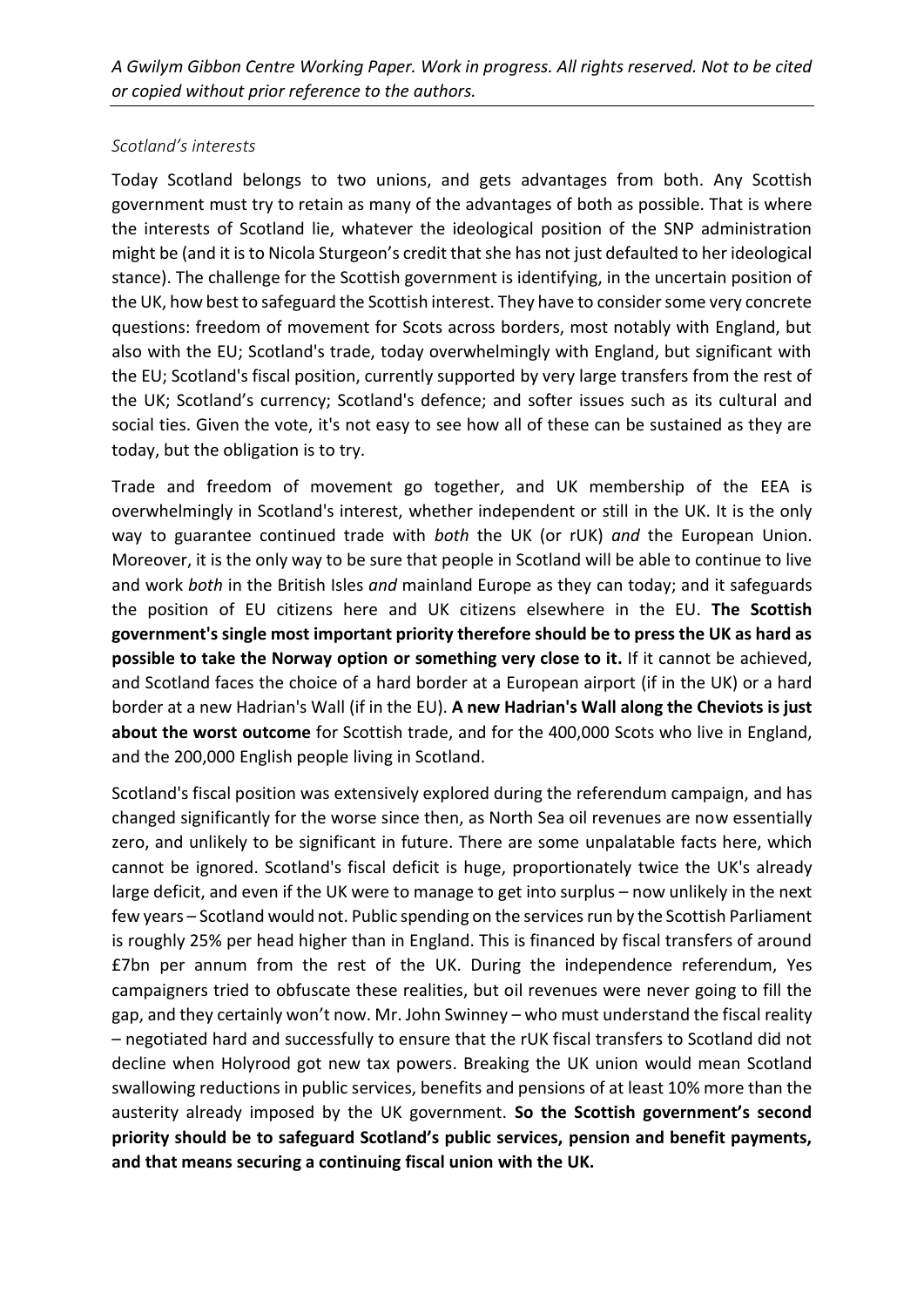The other critical economic choice for Scotland relates to the currency; Brexit is a gamechanger here. Nationalists previously argued an independent Scotland could and should continue to use the pound in a formal currency union with the rest of the UK with both in the EU. But with the rest of the UK out, that argument is much harder to make. While it is possible to envisage an independent Scotland using the pound informally, on what is called a "dollarised" basis, this is inconsistent with EU obligations, and likely to create very serious fiscal difficulties indeed: unable to create or print money, a government in those circumstances has to run a surplus in order to accumulate the currency to allow the economy to function. If Scotland loses the pound, the choice is a new Scottish currency, with a promise to use the euro. Just as it is not certain whether and when an independent Scotland could join the EU, so is it not clear when or on what conditions it could join the euro: as it stands, Scotland fails very badly to meet the required fiscal rules. So the most likely option would appear to be a new Scottish currency, which would have to float on the currency markets (Scotland would be in no position to peg it against the pound or the euro). That immediately introduces uncertainty into Scotland's trade with *both* the rest of the UK *and* the rest of the EU. One of the big lesson of the independence referendum was that currency unions do not work without fiscal unions, and that if Scotland wants to keep the pound it must keep the UK fiscal union too. **This analysis suggests the Scottish government's next priority should be to continue to use the pound in a currency union with the rest of the UK, which will be possible if Scotland also remains in a UK fiscal union.** 

Scotland gets advantages from the EU as well as the UK, and the Scottish government must aim to keep as many of these as possible. Independence in the EU would do that, but may not be achievable and comes at a significant price in UK relations. The most important advantage is free trade, and it can be retained with both with UK and the EU under the EEA option. In the past Scotland has benefited from European structural funds, though this is very much a declining advantage. It also participates in the Common Agricultural Policy, and probably gets proportionately greater payments from it than does the UK as a whole. By contrast, rightly or wrongly, the Common Fisheries Policy is deeply unpopular among Scottish fishermen. Like the rest of the UK, Scotland also participates in other EU programmes, such as university research funding and scholarships. **A Scottish government's next priority must be to do what it can to clarify** *all* **the options for Scotland's relationship with EU in future**. Most obviously, if Scotland were independent, could it look forward with certainty to immediate EU membership? If not, the prospects of independence are bleak, as a member of neither union. If so, what conditions would attach? Is there any prospect of a continuing relationship between Scotland and the EU if Scotland remains in a union, perhaps an evolved or amended union, with the rest of the UK?

In exploring the scope for Scotland to continue to enjoy some relationship, perhaps as an associated region of the EU, even if the UK leaves, the Scottish government should explore whether, for example, Scotland could continue to apply EU law in relation to devolved matters, or even whether Scottish citizens could retain European citizenship. What institutional mechanisms might enable Scotland to retain some voice in the councils of the European Union? Would opting out of the Common Fisheries Policy be to Scotland's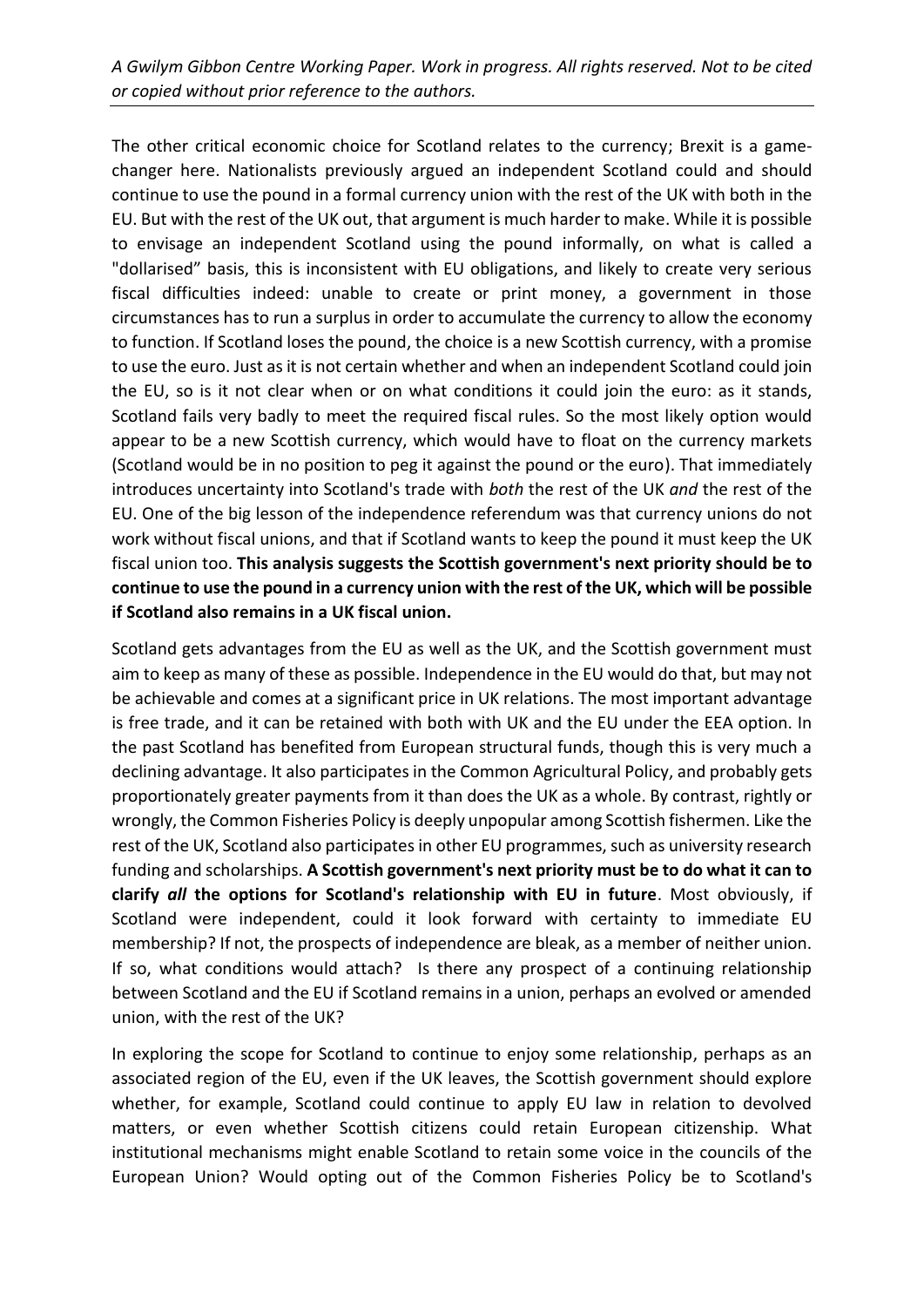advantage, and are there alternatives to the Common Agricultural Policy which would meet Scottish needs better than the European system presently in place?

## *Scotland's options*

The range of possible options for Scotland's constitutional position post exit is uncomfortably wide, because of the uncertainty about the UK position and Scotland's European status. Independence outside the EU however is an option that can readily be ruled out: Scotland would lose the advantages of both unions, and gain nothing. If it becomes clear that EU membership is not guaranteed in the event of Scottish independence, then the Scottish government must simply put its independence aspirations on hold. Independence with EEA membership offers mostly disadvantages over remaining in the UK with that status. How attractive an independent Scotland with guaranteed EU membership looks depends on the UK's position. If the UK becomes a third country with respect to the EU, the Common Travel Area would have to be abolished, and Scotland would be obliged to create a new border for the movement of people and customs. Scotland would become an offshore island of the EU, with virtually no direct travel links with the rest of the union. If the UK followed the Norwegian option, then independence need not require a hard border with England. The choice is then whether giving up a common UK currency, UK fiscal sharing and the other economic and social links with England, Wales and Northern Ireland are offset by representation in the European Parliament and Commission, and participation in the CAP and CFP.

If Scotland remains part of the UK, it obviously retains the Common Travel Area, the pound sterling, fiscal sharing and the UK single, domestic market. If the UK is not part of the European single market, then Scotland would simply lose access to it. Scotland can retain many of the advantages of EU membership if the UK joins the EEA, though it loses representation in the European Parliament, and Scots would no longer be EU citizens; nor would Scotland participate in the CAP and the CFP. Whether these last two are advantages or disadvantages is a point which might be debated.

It is certainly worth considering whether there are any mechanisms by which Scotland might retain closer links with the European Union while still remaining part of the UK. This makes sense only if the UK is part of the EEA. As part of the UK it is hard to see how Scotland be a member state, represented in the European Parliament and nominating a European Commissioner. But it might seek to become a region outside the EU which was nevertheless associated with it, perhaps with some application of its law, some voice in its councils, and participation in some of its programmes. So for example, the Scottish Parliament could continue to be obliged, or oblige itself, to follow EU law; UK citizens resident in Scotland could continue, perhaps, to be the EU citizens as they are today (after all, Greenlanders remain EU citizens even though Greenland left the EU, because Greenland is still part of the Danish realm); Scotland might retain representation on the European Committee of the Regions; in return for some form of subscription fee, its universities might continue to participate in